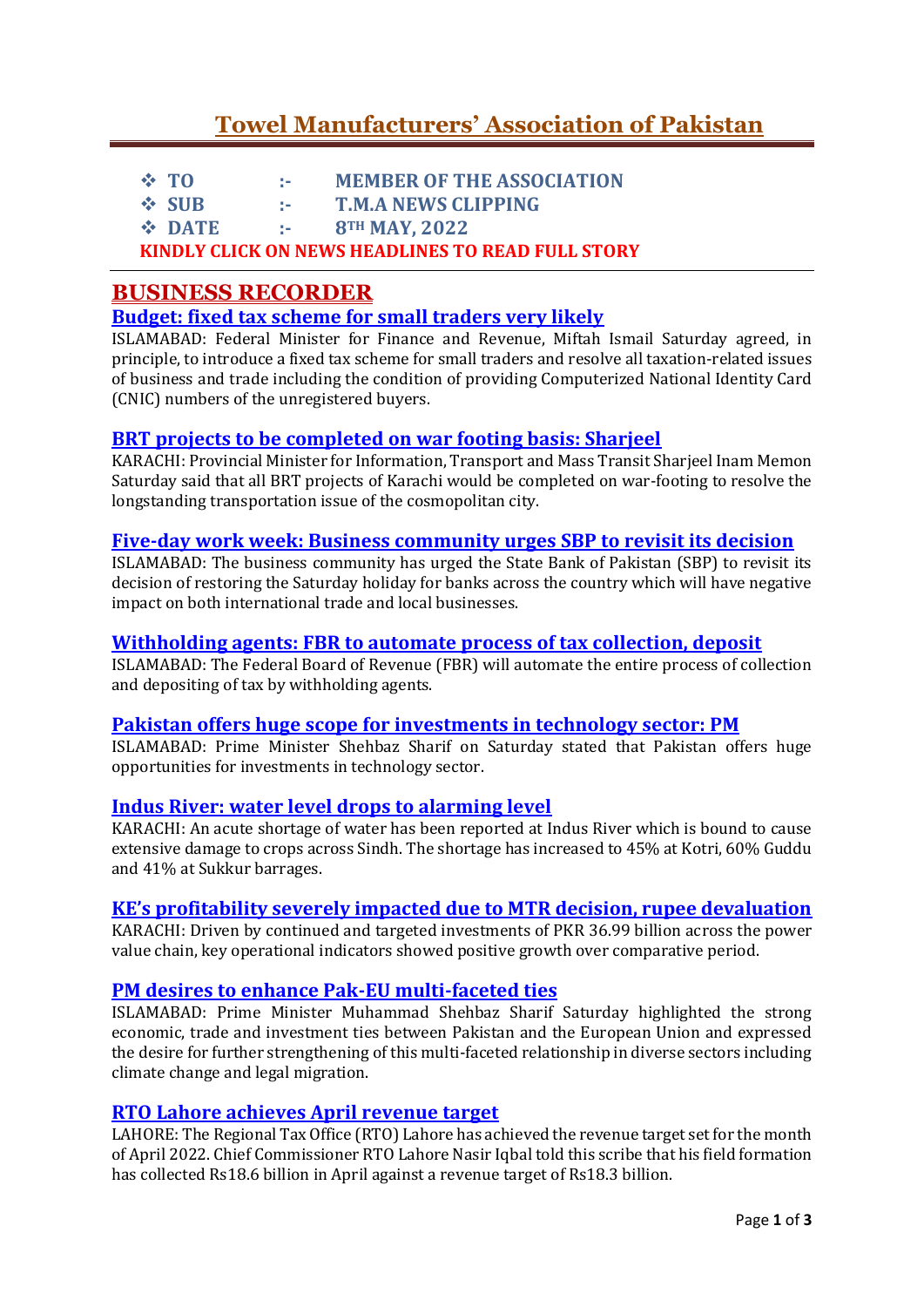# **[LCCI says will organise pre-budget convention](https://epaper.brecorder.com/2022/05/08/10-page/928761-news.html)**

LAHORE: The Lahore Chamber of Commerce & Industry will hold pre-budget 2022-23 convention in May. Brainstorming sessions on budget proposals, economic issues and their doable suggestions will be the part of this mega event.

# **[Spot rate inert amid lacklustre business activity](https://epaper.brecorder.com/2022/05/08/7-page/928724-news.html)**

The market remained dull on Saturday. The trading volume remained low. Cotton Analyst told that fluctuation was observed in international cotton market. He also said that the rate of cotton in Punjab and Sindh is in between Rs 18000 to Rs 21,000 per maund. **[Cotton Spot Rates](https://epaper.brecorder.com/2022/05/08/7-page/928725-news.html)**

# **DAWN NEWS PAPER**

# **[Govt backs down hours after Peca verdict challenge](https://www.dawn.com/news/1688572)**

• Information minister says FIA move against stated policy for ensuring freedom of expression • Agency admits it filed appeal without interior ministry's permission

# **[Chinese confidence in Pakis](https://www.dawn.com/news/1688570/chinese-confidence-in-pakistans-security-shaken)tan's security 'shaken'**

ISLAMABAD: There may have been no exodus of Chi-nese workers from Pakistan after the Karachi University attack, but they look less confident about the country's ability to protect them.

# **[Private sector borrows record Rs1.23tr](https://www.dawn.com/news/1688548/private-sector-borrows-record-rs123tr)**

KARACHI: Banks extended record loans to the private sector in the first 10 months of the current fiscal year as the figure is significantly higher than the combined disbursements in the last two fiscal years.

# **[ANALYSIS: New SBP law leaves room for exchange rate manipulation](https://www.dawn.com/news/1688547/analysis-new-sbp-law-leaves-room-for-exchange-rate-manipulation)**

The State Bank of Pakistan (SBP) Act 2021 leaves room for the government to manipulate the exchange rate by exerting undue influence on top SBP officials.

# **[Sharjeel says 20 Orange Line buses to reach Karachi port next week](https://www.dawn.com/news/1688475/sharjeel-says-20-orange-line-buses-to-reach-karachi-port-next-week)**

KARACHI: The Sindh government on Saturday announced that a ship from China carrying 20 buses for Orange Line bus rapid transit service (BRTS) would arrive here on May 11.

# **THE NEWS INTERNATIONAL**

## **[Cotton in jeopardy in Sindh as canals dry out](https://e.thenews.com.pk/detail?id=84876)**

KARACHI: Cotton planting in many parts of Sindh has been lagging as the province faces a recordbreaking heat wave and severe water shortages, raising concerns about the performance of the country's textile economy.

## **[Importers cry for help as shipments stuck at China port](https://e.thenews.com.pk/detail?id=84880)**

KARACHI: Importers have called on the government to help release Pakistani import shipments stuck at Shanghai seaport as the Chinese industrial and trade hub is currently under a strict lockdown to contain the new Covid outbreak, The News learnt on Saturday.

## **[Miftah vows pro-people budget](https://e.thenews.com.pk/detail?id=84888)**

ISLAMABAD: Finance minister Miftah Ismail on Saturday said the government was aiming to present a pro-people and business friendly budget to ensure inclusive and sustainable economic growth.

## **[IPPs likely to add 3,963MW in 2022](https://e.thenews.com.pk/detail?id=84887)**

ISLAMABAD: Independent power producers (IPPs) are setting up five power projects that would have an accumulative capacity to generate up to 3963 megawatts (MW) by this year, official sources told on Saturday.